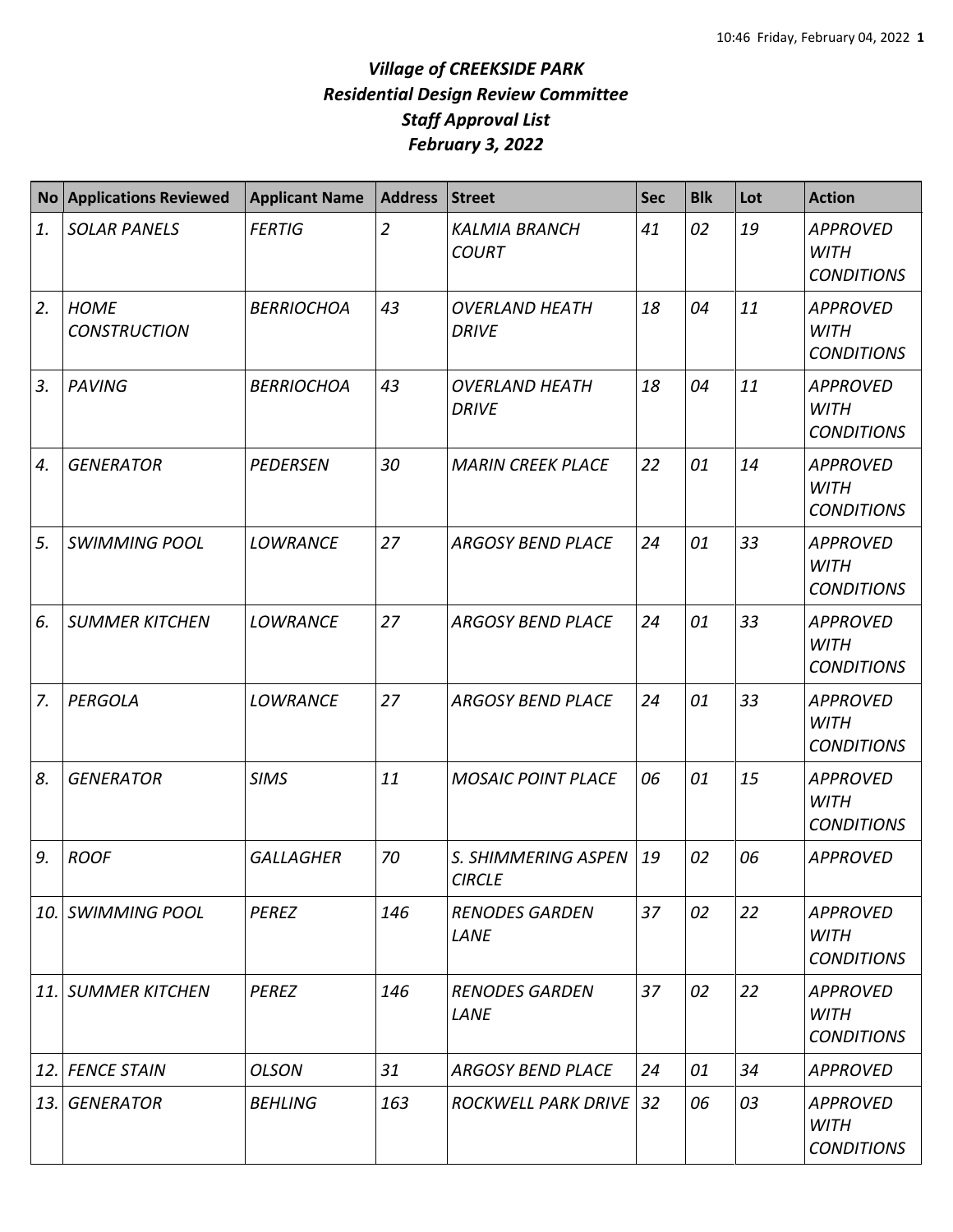| <b>No</b> | <b>Applications Reviewed</b> | <b>Applicant Name</b> | <b>Address</b> | <b>Street</b>                         | <b>Sec</b> | <b>Blk</b> | Lot | <b>Action</b>                                       |
|-----------|------------------------------|-----------------------|----------------|---------------------------------------|------------|------------|-----|-----------------------------------------------------|
| 14.       | <b>BASKETBALL GOAL</b>       | <b>ARCHER</b>         | 7              | <b>BURGANDY OAKS</b><br><b>COURT</b>  | 15         | 02         | 21  | <b>APPROVED</b>                                     |
| 15.       | <b>SWIMMING POOL</b>         | <b>PORTERO</b>        | 87             | W. WADING POND<br><b>CIRCLE</b>       | 08         | 01         | 22  | <b>APPROVED</b><br><b>WITH</b><br><b>CONDITIONS</b> |
| 16.       | <b>PATIO COVER</b>           | <b>PORTERO</b>        | 87             | W. WADING POND<br><b>CIRCLE</b>       | 08         | 01         | 22  | <b>APPROVED</b><br><b>WITH</b><br><b>CONDITIONS</b> |
| 17.       | <b>SUMMER KITCHEN</b>        | <b>PORTERO</b>        | 87             | W. WADING POND<br><b>CIRCLE</b>       | 08         | 01         | 22  | <b>APPROVED</b><br><b>WITH</b><br><b>CONDITIONS</b> |
| 18.       | <b>DOORS</b>                 | <b>PORTERO</b>        | 87             | W. WADING POND<br><b>CIRCLE</b>       | 08         | 01         | 22  | <b>APPROVED</b><br><b>WITH</b><br><b>CONDITIONS</b> |
| 19.       | <b>TRAMPOLINE</b>            | <b>PORTERO</b>        | 87             | W. WADING POND<br><b>CIRCLE</b>       | 08         | 01         | 22  | <b>APPROVED</b>                                     |
| 20.       | <b>SWIMMING POOL</b>         | <b>RUZICKA</b>        | 34             | <b>MAIZE FLOWER PLACE</b>             | 34         | 01         | 09  | <b>APPROVED</b><br><b>WITH</b><br><b>CONDITIONS</b> |
| 21.       | <b>PATIO COVER</b>           | <b>RUZICKA</b>        | 34             | <b>MAIZE FLOWER PLACE</b>             | 34         | 01         | 09  | <b>APPROVED</b><br><b>WITH</b><br><b>CONDITIONS</b> |
| 22.       | <b>FIREPLACE</b>             | <b>RUZICKA</b>        | 34             | <b>MAIZE FLOWER PLACE</b>             | 34         | 01         | 09  | <b>APPROVED</b><br><b>WITH</b><br><b>CONDITIONS</b> |
|           | 23. SUMMER KITCHEN           | <b>RUZICKA</b>        | 34             | <b>MAIZE FLOWER PLACE</b>             | 34         | 01         | 09  | <b>APPROVED</b><br>WITH<br><b>CONDITIONS</b>        |
|           | 24. STORAGE BUILDING         | <b>CAMARA</b>         | 112            | <b>FLATWOODS PLUM</b><br><b>DRIVE</b> | 35         | 01         | 23  | <b>APPROVED</b><br>WITH<br><b>CONDITIONS</b>        |
| 25.1      | <b>SWIMMING POOL</b>         | <b>GREEN</b>          | 18             | N. ARROW CANYON<br><b>CIRCLE</b>      | 03         | 02         | 17  | <b>APPROVED</b><br><b>WITH</b><br><b>CONDITIONS</b> |
| 26.       | <b>FENCE</b>                 | <b>GREEN</b>          | 18             | N. ARROW CANYON<br><b>CIRCLE</b>      | 03         | 02         | 17  | <b>APPROVED</b><br>WITH<br><b>CONDITIONS</b>        |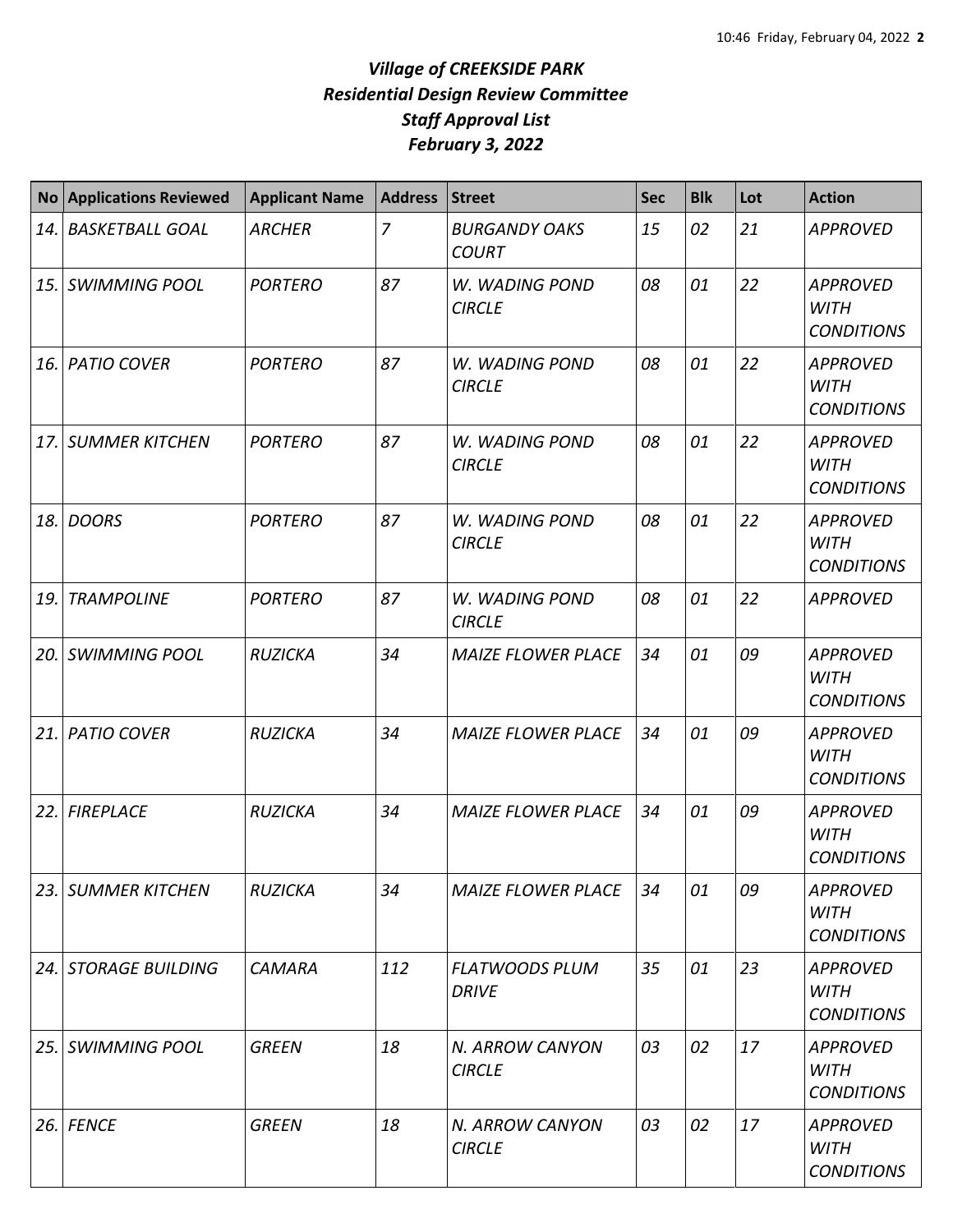| <b>No</b> | <b>Applications Reviewed</b> | <b>Applicant Name</b>                | <b>Address</b> | <b>Street</b>                          | <b>Sec</b> | <b>Blk</b> | Lot | <b>Action</b>                                       |
|-----------|------------------------------|--------------------------------------|----------------|----------------------------------------|------------|------------|-----|-----------------------------------------------------|
|           | 27. COLOR                    | <b>BELTRANY</b><br><b>JAIMES LLC</b> | 7222           | <b>LAKE PALOMA TRAIL</b>               | 11         | 01         | 06  | <b>APPROVED</b>                                     |
| 28.1      | <b>GENERATOR</b>             | <b>NYLAND</b><br><b>FAMILY TRUST</b> | 87             | N. CURLY WILLOW<br><b>CIRCLE</b>       | 15         | 02         | 19  | <b>APPROVED</b><br><b>WITH</b><br><b>CONDITIONS</b> |
|           | 29. SOLAR PANELS             | <b>HERNANDEZ</b>                     | 158            | <b>TORTOISE CREEK WAY</b>              | 08         | 03         | 10  | <b>APPROVED</b><br><b>WITH</b><br><b>CONDITIONS</b> |
| 30.       | <b>SOLAR PANELS</b>          | <b>INGERSOLL</b>                     | 66             | W. CANYON WREN<br><b>CIRCLE</b>        | 13         | 02         | 14  | <b>APPROVED</b><br><b>WITH</b><br><b>CONDITIONS</b> |
|           | 31. ROOF                     | <b>RECHTIEN</b>                      | 78             | <b>W. CANYON WREN</b><br><b>CIRCLE</b> | 13         | 02         | 17  | <b>APPROVED</b>                                     |
| 32. l     | <b>DRIVEWAY WIDENING</b>     | <b>CRABBE</b>                        | 19             | <b>KAYAK RIDGE DRIVE</b>               | 01         | 02         | 05  | <b>APPROVED</b><br><b>WITH</b><br><b>CONDITIONS</b> |
|           | 33. PATIO                    | <b>CRABBE</b>                        | 19             | <b>KAYAK RIDGE DRIVE</b>               | 01         | 02         | 05  | <b>APPROVED</b><br><b>WITH</b><br><b>CONDITIONS</b> |
|           | 34. SWIMMING POOL            | <b>GHOSH</b>                         | 58             | <b>MOHAWK PATH TRAIL</b>               | 06         | 02         | 06  | <b>APPROVED</b><br><b>WITH</b><br><b>CONDITIONS</b> |
|           | 35. PATIO COVER              | <b>GHOSH</b>                         | 58             | <b>MOHAWK PATH TRAIL</b>               | 06         | 02         | 06  | <b>APPROVED</b><br><b>WITH</b><br><b>CONDITIONS</b> |
|           | 36. FIREPIT                  | <b>GHOSH</b>                         | 58             | <b>MOHAWK PATH TRAIL</b>               | 06         | 02         | 06  | <b>APPROVED</b><br><b>WITH</b><br><b>CONDITIONS</b> |
|           | 37. FIREPLACE                | <b>GHOSH</b>                         | 58             | <b>MOHAWK PATH TRAIL</b>               | 06         | 02         | 06  | <b>APPROVED</b><br><b>WITH</b><br><b>CONDITIONS</b> |
|           | 38. SUMMER KITCHEN           | <b>GHOSH</b>                         | 58             | <b>MOHAWK PATH TRAIL</b>               | 06         | 02         | 06  | <b>APPROVED</b><br><b>WITH</b><br><b>CONDITIONS</b> |
|           | 39. SUMMER KITCHEN           | <b>FLETCHER</b>                      | 7              | <b>WELSTON TERRACE</b><br><b>DRIVE</b> | 34         | 02         | 01  | APPROVED<br><b>WITH</b><br><b>CONDITIONS</b>        |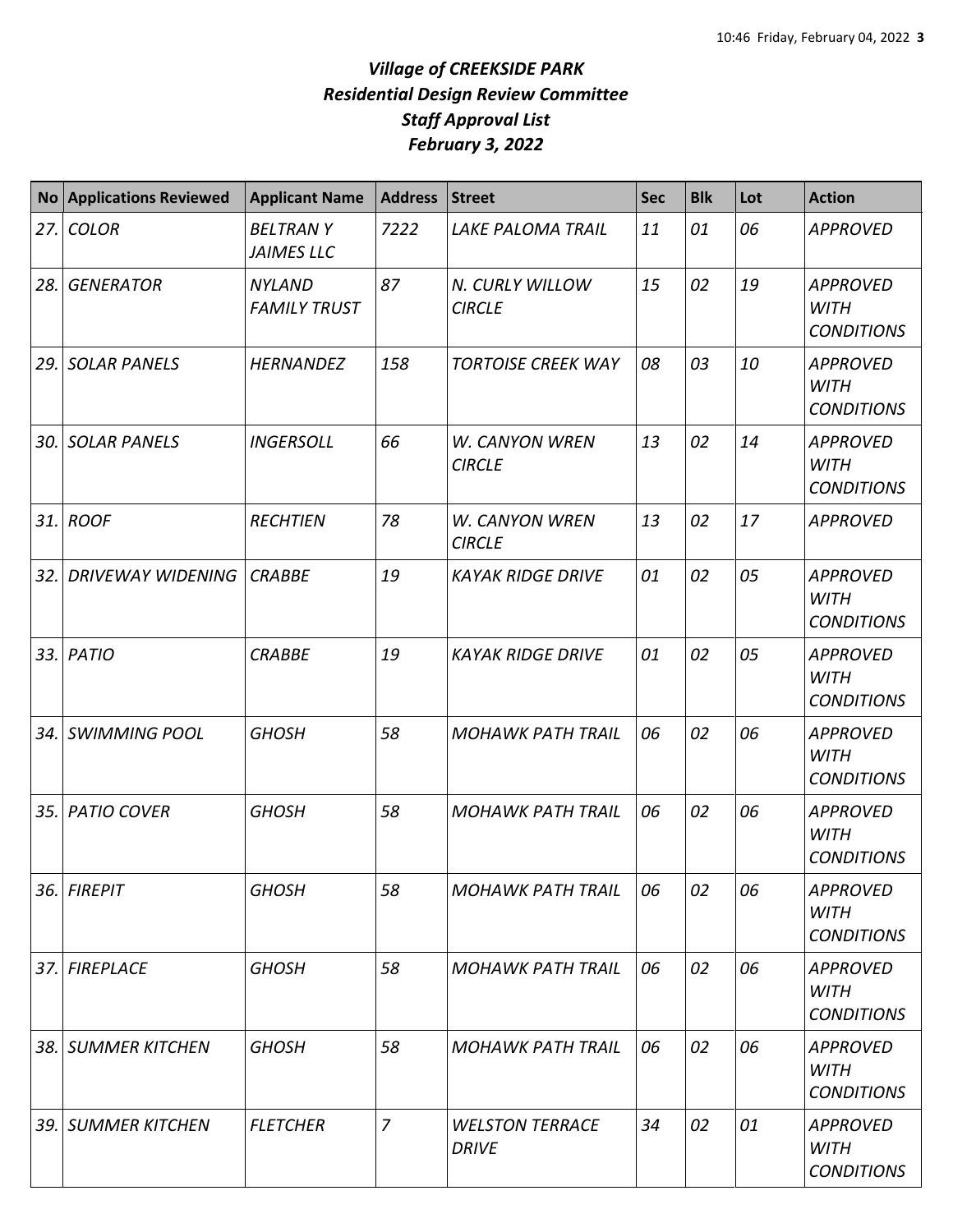| <b>No</b> | <b>Applications Reviewed</b> | <b>Applicant Name</b>    | <b>Address</b> | <b>Street</b>                          | <b>Sec</b> | <b>Blk</b> | Lot | <b>Action</b>                                       |
|-----------|------------------------------|--------------------------|----------------|----------------------------------------|------------|------------|-----|-----------------------------------------------------|
| 40.       | PATIO                        | <b>FLETCHER</b>          | $\overline{7}$ | <b>WELSTON TERRACE</b><br><b>DRIVE</b> | 34         | 02         | 01  | <b>APPROVED</b>                                     |
| 41.       | <b>GENERATOR</b>             | LANE                     | 12             | <b>MARIPOSA WOODS</b><br><b>DRIVE</b>  | 39         | 01         | 20  | <b>APPROVED</b><br><b>WITH</b><br><b>CONDITIONS</b> |
| 42.       | <b>PLAY STRUCTURE</b>        | <b>TALBIRINDON</b><br>CO | 55             | <b>LEGACY BRANCH DRIVE</b>             | 26         | 01         | 23  | <b>APPROVED</b>                                     |
|           | 43. FENCE                    | <b>CRAWFORD</b>          | 39             | <b>WOODBOROUGH WAY</b>                 | 34         | 03         | 10  | <b>APPROVED</b><br><b>WITH</b><br><b>CONDITIONS</b> |
| 44.       | <b>GENERATOR</b>             | <b>BUCKLAND</b>          | 59             | <b>TIOGA PLACE</b>                     | 07         | 02         | 15  | <b>APPROVED</b><br><b>WITH</b><br><b>CONDITIONS</b> |
| 45.       | <b>GENERATOR</b>             | <b>ONUGHA</b>            | $\overline{7}$ | <b>SOLEBROOK PATH</b>                  | 14         | 02         | 02  | <b>APPROVED</b><br><b>WITH</b><br><b>CONDITIONS</b> |
| 46.       | <b>PLAY STRUCTURE</b>        | BARNHARDT                | 47             | W. CANYON WREN<br><b>CIRCLE</b>        | 13         | 01         | 18  | <b>APPROVED</b>                                     |
| 47.       | <b>BASKETBALL GOAL</b>       | DANBERRY                 | 10             | <b>PRISM POINT PLACE</b>               | 18         | 01         | 13  | <b>APPROVED</b>                                     |
| 48.       | <b>SWIMMING POOL</b>         | <b>ARCHER</b>            | $\overline{7}$ | <b>BURGANDY OAKS</b><br><b>COURT</b>   | 15         | 02         | 21  | <b>APPROVED</b><br><b>WITH</b><br><b>CONDITIONS</b> |
| 49.       | <b>PLAY STRUCTURE</b>        | <b>HILL</b>              | $\overline{2}$ | <b>DEVON DALE DRIVE</b>                | 20         | 01         | 35  | <b>APPROVED</b>                                     |
|           | 50. PLAY STRUCTURE           | DELAPARRA                | 27             | <b>NAGSHEAD PLACE</b>                  | 21         | 01         | 46  | <b>APPROVED</b>                                     |
| 51.       | <b>GENERATOR</b>             | <b>BASS</b>              | 7              | <b>SHASTA BEND CIRCLE</b>              | 22         | 02         | 05  | <b>APPROVED</b><br><b>WITH</b><br><b>CONDITIONS</b> |
| 52.       | <b>SWIMMING POOL</b>         | <b>BECERRA</b>           | 26             | <b>GENTLE BRANCH PLACE 42</b>          |            | 01         | 28  | <b>APPROVED</b><br><b>WITH</b><br><b>CONDITIONS</b> |
| 53.       | PERGOLA                      | <b>BECERRA</b>           | 26             | <b>GENTLE BRANCH PLACE   42</b>        |            | 01         | 28  | <b>APPROVED</b><br><b>WITH</b><br><b>CONDITIONS</b> |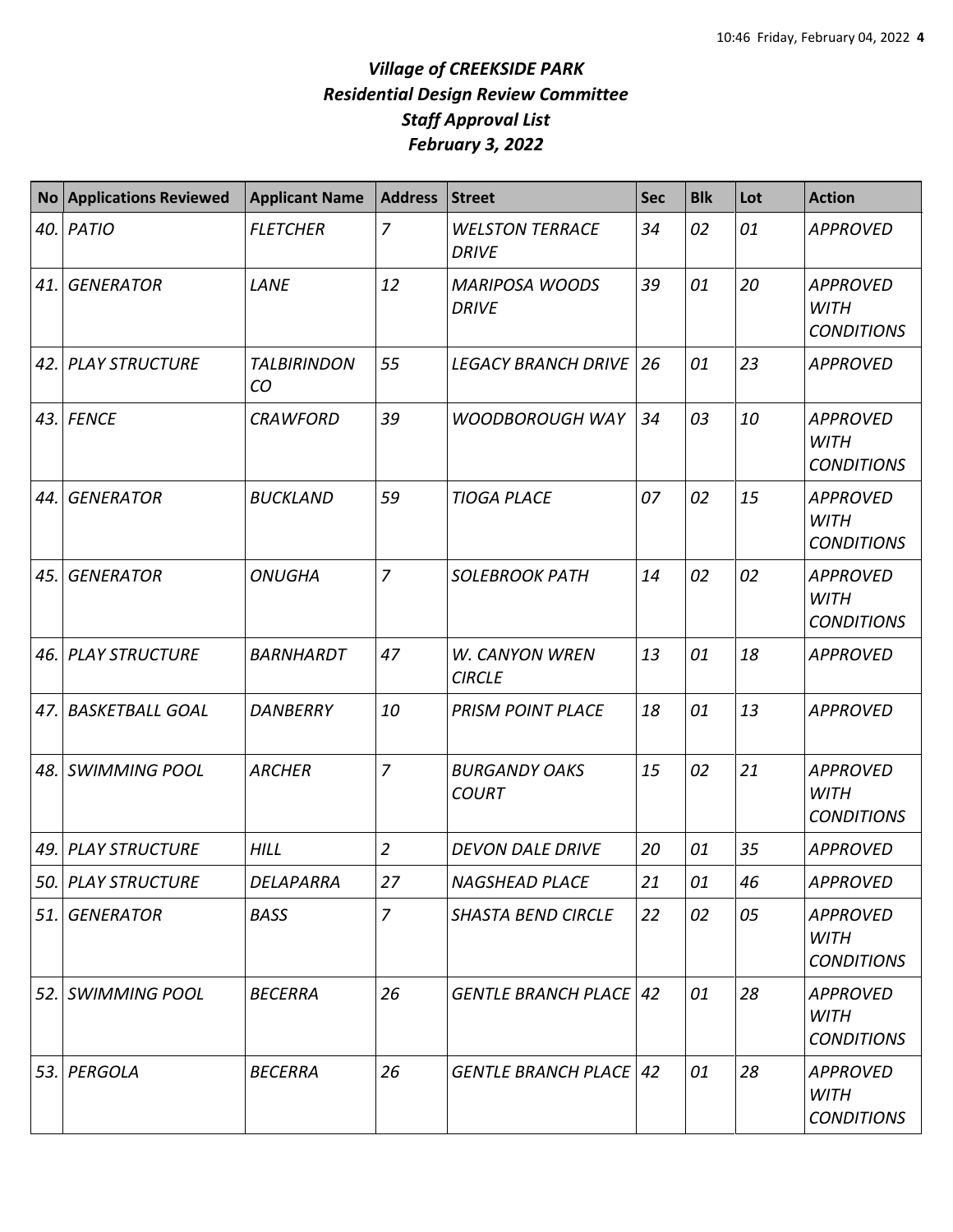| <b>No</b> | <b>Applications Reviewed</b> | <b>Applicant Name</b> | <b>Address</b> | <b>Street</b>                            | Sec | <b>Blk</b> | Lot | <b>Action</b>                                       |
|-----------|------------------------------|-----------------------|----------------|------------------------------------------|-----|------------|-----|-----------------------------------------------------|
|           | 54. SUMMER KITCHEN           | <b>BECERRA</b>        | 26             | <b>GENTLE BRANCH PLACE</b>               | 42  | 01         | 28  | <b>APPROVED</b><br><b>WITH</b><br><b>CONDITIONS</b> |
|           | 55. SWIMMING POOL            | <b>PALACIOS</b>       | 34             | <b>SUNDOWN RIDGE</b><br><b>PLACE</b>     | 16  | 01         | 09  | <b>APPROVED</b><br><b>WITH</b><br><b>CONDITIONS</b> |
| 56. l     | <b>PATIO COVER</b>           | <b>FRAZIER</b>        | 100            | <b>FLATWOODS PLUM</b><br><b>DRIVE</b>    | 35  | 01         | 20  | <b>APPROVED</b><br><b>WITH</b><br><b>CONDITIONS</b> |
| 57.       | <b>FIREPLACE</b>             | <b>FRAZIER</b>        | 100            | <b>FLATWOODS PLUM</b><br><b>DRIVE</b>    | 35  | 01         | 20  | <b>APPROVED</b><br><b>WITH</b><br><b>CONDITIONS</b> |
|           | 58. SWIMMING POOL            | <b>BERNARD</b>        | 58             | <b>HANDBRIDGE PLACE</b>                  | 03  | 03         | 14  | <b>APPROVED</b><br><b>WITH</b><br><b>CONDITIONS</b> |
| 59.       | <b>GENERATOR</b>             | <b>BREY</b>           | 10             | SATINLEAF PLACE                          | 07  | 01         | 05  | <b>APPROVED</b><br><b>WITH</b><br><b>CONDITIONS</b> |
| 60.l      | <b>PATIO COVER</b>           | <b>REINHART</b>       | 195            | S. THATCHER BEND<br><b>CIRCLE</b>        | 36  | 02         | 12  | <b>APPROVED</b><br><b>WITH</b><br><b>CONDITIONS</b> |
| 61.       | <b>PATIO COVER</b>           | <b>REINHART</b>       | 195            | S. THATCHER BEND<br><b>CIRCLE</b>        | 36  | 02         | 12  | <b>APPROVED</b><br><b>WITH</b><br><b>CONDITIONS</b> |
|           | 62. SUMMER KITCHEN           | <b>REINHART</b>       | 195            | <b>S. THATCHER BEND</b><br><b>CIRCLE</b> | 36  | 02         | 12  | <b>APPROVED</b><br><b>WITH</b><br><b>CONDITIONS</b> |
|           | 63. PAVING                   | <b>REINHART</b>       | 195            | S. THATCHER BEND<br><b>CIRCLE</b>        | 36  | 02         | 12  | <b>APPROVED</b><br><b>WITH</b><br><b>CONDITIONS</b> |
|           | 64. PLAY STRUCTURE           | <b>OLEA</b>           | 95             | PERENNIAL CANYON<br><b>DRIVE</b>         | 39  | 01         | 09  | <b>APPROVED</b><br><b>WITH</b><br><b>CONDITIONS</b> |
| 65. l     | <b>PLAY STRUCTURE</b>        | <b>CROSBY</b>         | 147            | <b>CURRYDALE WAY</b>                     | 10  | 01         | 30  | <b>APPROVED</b><br><b>WITH</b><br><b>CONDITIONS</b> |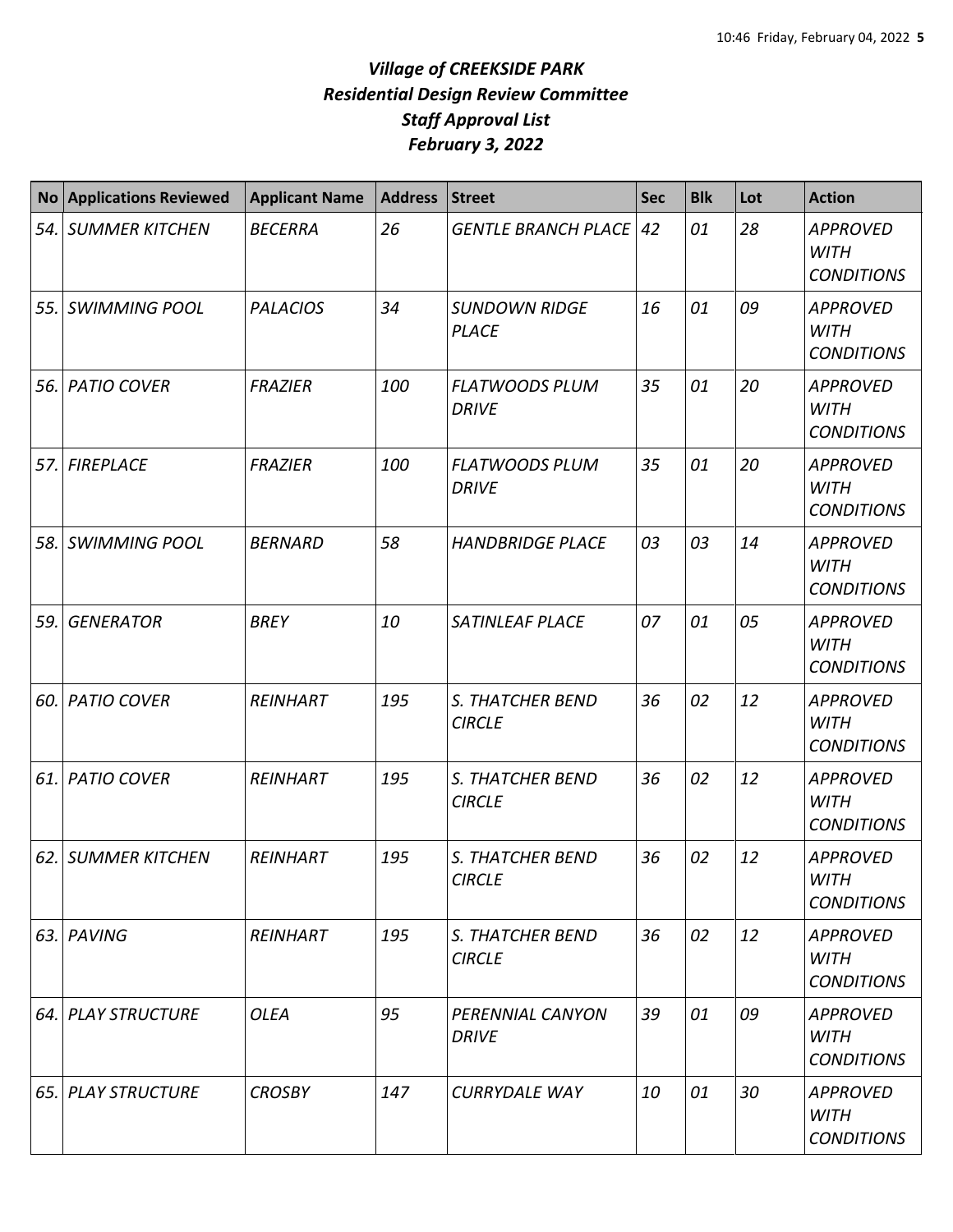| No  | <b>Applications Reviewed</b> | <b>Applicant Name</b>                          | <b>Address</b> | <b>Street</b>                          | Sec | <b>Blk</b> | Lot | <b>Action</b>                                       |
|-----|------------------------------|------------------------------------------------|----------------|----------------------------------------|-----|------------|-----|-----------------------------------------------------|
|     | 66. SWIMMING POOL            | <b>MCNEELY</b>                                 | 45             | <b>SEASONAL CREST CIR</b>              | 38  | 01         | 26  | <b>APPROVED</b><br><b>WITH</b><br><b>CONDITIONS</b> |
| 67. | <b>TREE REMOVAL</b>          | <b>YNOSENCIO</b>                               | 108            | <b>SUNDOWN RIDGE</b><br><b>PLACE</b>   | 16  | 01         | 20  | <b>APPROVED</b><br><b>WITH</b><br><b>CONDITIONS</b> |
| 68. | <b>SWIMMING POOL</b>         | <b>HAYS</b>                                    | 11             | <b>MAIZE FLOWER PLACE</b>              | 34  | 01         | 17  | <b>APPROVED</b><br><b>WITH</b><br><b>CONDITIONS</b> |
| 69. | <b>POOL BATH</b>             | <b>HAYS</b>                                    | 11             | <b>MAIZE FLOWER PLACE</b>              | 34  | 01         | 17  | <b>APPROVED</b><br><b>WITH</b><br><b>CONDITIONS</b> |
| 70. | <b>GENERATOR</b>             | <b>SIMPSON</b>                                 | $\overline{2}$ | <b>GREAT OWL PLACE</b>                 | 31  | 01         | 23  | <b>APPROVED</b><br><b>WITH</b><br><b>CONDITIONS</b> |
| 71. | <b>COLOR</b>                 | <b>ANAYA</b>                                   | 31             | <b>MOSAIC POINT PLACE</b>              | 06  | 01         | 19  | <b>APPROVED</b>                                     |
|     | 72. PAVING                   | <b>CHAROLIA</b>                                | 79             | S. BEECH SPRINGS<br><b>CIRCLE</b>      | 10  | 03         | 19  | <b>APPROVED</b>                                     |
|     | 73. PATIO COVER              | <b>ARCHER</b>                                  | 7              | <b>BURGANDY OAKS</b><br><b>COURT</b>   | 15  | 02         | 21  | <b>APPROVED</b><br><b>WITH</b><br><b>CONDITIONS</b> |
|     | 74. SUMMER KITCHEN           | <b>ARCHER</b>                                  | 7              | <b>BURGANDY OAKS</b><br><b>COURT</b>   | 15  | 02         | 21  | <b>APPROVED</b><br><b>WITH</b><br><b>CONDITIONS</b> |
|     | 75. FIREPLACE                | <b>ARCHER</b>                                  | 7              | <b>BURGANDY OAKS</b><br><b>COURT</b>   | 15  | 02         | 21  | <b>APPROVED</b><br><b>WITH</b><br><b>CONDITIONS</b> |
|     | 76. ARTIFICIAL TURF          | <b>ARCHER</b>                                  | $\overline{7}$ | <b>BURGANDY OAKS</b><br><b>COURT</b>   | 15  | 02         | 21  | <b>APPROVED</b><br>WITH<br><b>CONDITIONS</b>        |
| 77. | <b>GENERATOR</b>             | <b>GUSTAFSON</b>                               | 87             | <b>W. CANYON WREN</b><br><b>CIRCLE</b> | 13  | 01         | 30  | <b>APPROVED</b><br><b>WITH</b><br><b>CONDITIONS</b> |
| 78. | <b>GENERATOR</b>             | <b>CHR</b><br><b>INVESTMENTS</b><br><b>LLC</b> | 14             | <b>KAYAK RIDGE DRIVE</b>               | 01  | 01         | 24  | <b>APPROVED</b><br>WITH<br><b>CONDITIONS</b>        |